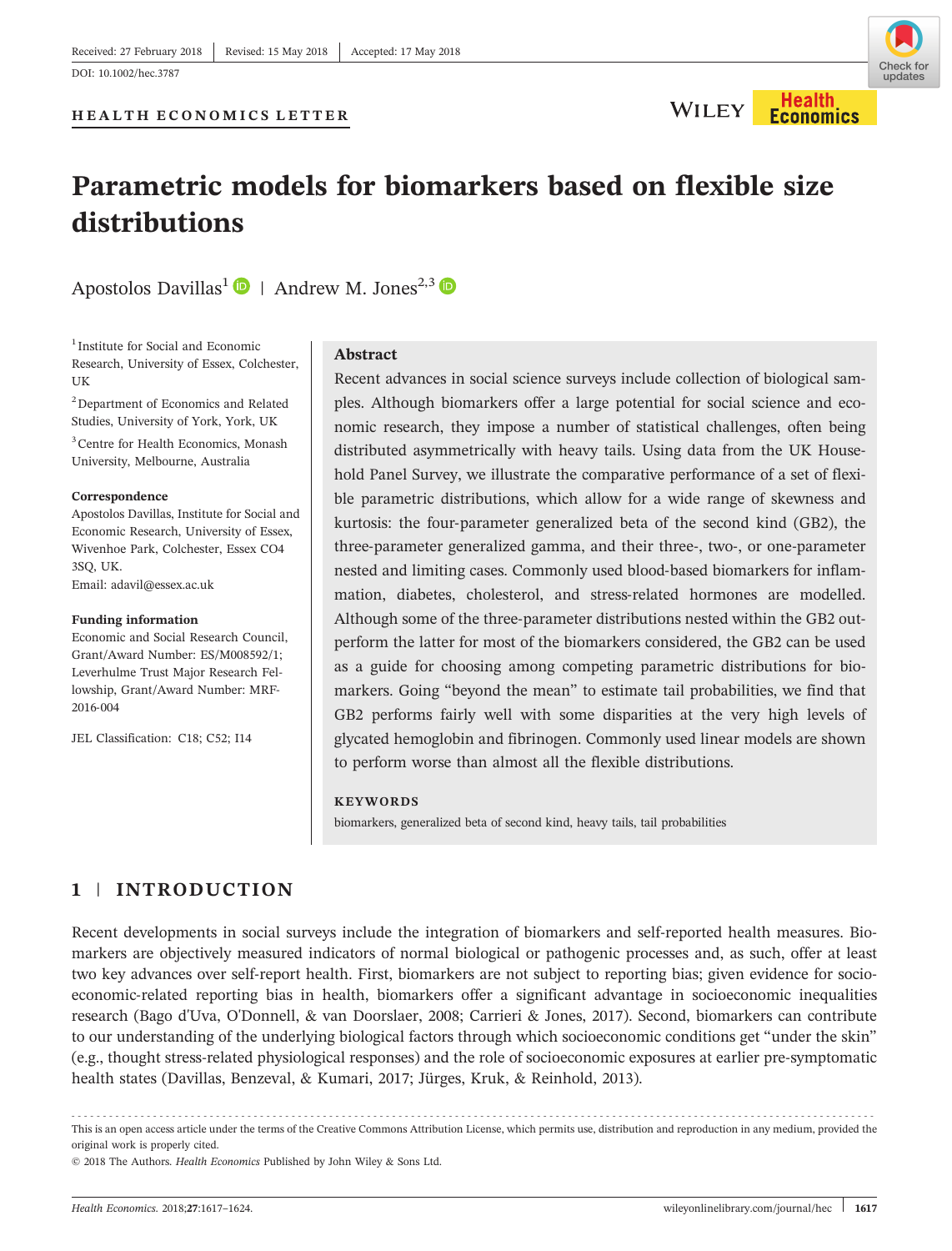# 1618 **NATURAL SERVICE SERVICE SERVICE SERVICE SERVICE SERVICE SERVICE SERVICE SERVICE SERVICE SERVICE SERVICE SERVICE SERVICE SERVICE SERVICE SERVICE SERVICE SERVICE SERVICE SERVICE SERVICE SERVICE SERVICE SERVICE SERVICE**

A growing literature analyses the effect of socioeconomic position on the conditional mean of biomarkers (e.g., Davillas et al., 2017, Jürges et al., 2013). However, biomarkers create several statistical modeling challenges as they often have skewed distributions with heavy tails (Jones, 2017). Furthermore, errors are likely to be heteroskedastic and responses to covariates may be nonlinear. Existing studies have estimated linear regression models using ordinary least squares (OLS) on raw or log-transformed biomarkers (Jürges et al., 2013) and alternative inherently nonlinear specifications, such as the generalized linear models (Davillas et al., 2017). Although OLS on log rather than on levels might improve performance by reducing skewness, re‐transformation to the raw scale—as health policymakers require—is highly challenging, requiring knowledge of the degree and form of heteroscedasticity (Jones, Lomas, & Rice, 2014). Although the generalized linear model family deals with heteroskedasticity, it fails to explicitly account for skewness and kurtosis, imposing potential bias and efficiency losses (Jones et al., 2014).

Our paper contributes to the literature on modeling biomarkers by comparing the performance of a set of more flexible parametric distributions, the generalized beta of the second kind (GB2), the generalized gamma (GG), and their nine nested and limiting cases; we use nationally representative UK data on commonly used blood‐based biomarkers for inflammation, diabetes, cholesterol, and stress-related hormones (Carrieri & Jones, 2017). The GG and GB2 allow for a wide range of skewness and kurtosis to better accommodate the biomarker data generation processes; these distributions have been proposed for fitting heavily skewed outcomes (e.g., health care costs; Jones et al., 2014), to which biomarkers share similar distributional features. For comparison purposes, linear regression models using OLS are also estimated. Given that different biomarkers exhibit different distributions, identifying GB2 as a discriminatory tool among competing distributions might be useful for health researchers. Going "beyond the mean", we also explore to what extent the GB2 and its nested cases that exerted the best goodness of fit (for each biomarker) regarding the whole distribution also perform well to predict tail probabilities.

## 2 | METHODS

The three-parameter GG distribution has been introduced as robust alternative to common estimation techniques for asymmetric data (Manning, Basu, & Mullahy, 2005). More recently, Jones, Lomas, and Rice (2014) have suggested adding further flexibility based on the four‐parameter GB2 distribution. GB2 allows for a wider range of skewness and kurtosis, choosing among its several special or nested cases, whereas GB2's extra flexibility may also enhance performance (Jones et al., 2014).

The GG distribution has a density function and conditional expectation that take the form:

$$
f(y; \kappa, \mu, \sigma) = \frac{\gamma^{\gamma}}{\sigma y \sqrt{\gamma} \Gamma(\gamma)} \exp(z \sqrt{\gamma} - u)
$$
\n(1)

and

$$
E(y|x) = \exp\left(x'\beta\right) \left[\kappa^{2\sigma/\kappa} \frac{\Gamma\left(\frac{1}{\kappa^2} + \frac{\sigma}{\kappa}\right)}{\Gamma\left(\frac{1}{\kappa^2}\right)}\right],\tag{2}
$$

where  $\gamma = |\kappa|^{-2}$ ,  $z = sign(\kappa)[\ln(y) - \mu]$ ,  $u = \gamma \exp(|\kappa|z)$ ,  $\mu = x \hat{\beta}$ , and  $\Gamma(.)$  is the gamma function. Parameters  $\kappa$  and  $\sigma$  are the shape parameters (Manning et al., 2005). The GG nests the gamma (κ = σ), Weibull (κ = 1), exponential  $(\kappa = 1, \sigma = 1)$ , and lognormal  $(\kappa = 0)$  distributions.

The four-parameter GB2 distribution adds further flexibility and has a probability density function and conditional mean of

$$
f(y;a,b,p,q) = \frac{ay^{ap-1}}{b^{ap}B(p,q)\left[1+\left(\frac{y}{b}\right)^a\right]^{(p+q)}}
$$
\n(3)

and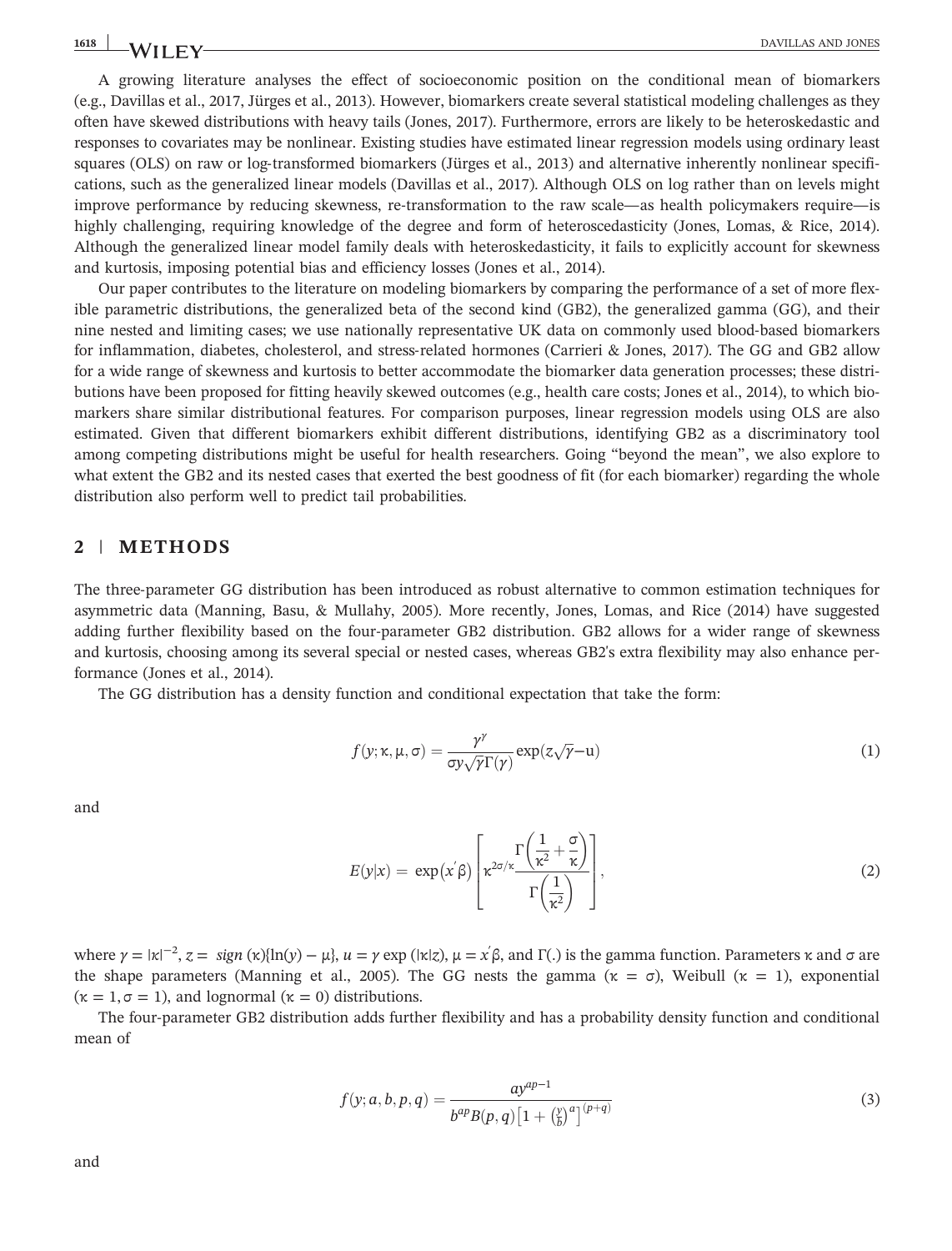

FIGURE 1 Distribution of biomarkers and quantile-normal (Q-N) plots. DHEAS: dehydroepiandrosterone sulfate; HbA1c: glycated hemoglobin [Colour figure can be viewed at [wileyonlinelibrary.com\]](http://wileyonlinelibrary.com)

$$
E(y|x) = b \left[ \frac{\Gamma\left(p + \frac{1}{a}\right) \Gamma\left(q - \frac{1}{a}\right)}{\Gamma(p) \Gamma(q)} \right],\tag{4}
$$

where  $b = \exp(x'\beta)$  and B(.) and  $\Gamma$ (.) are the beta and gamma functions (Jones et al., 2014). Parameter a influences kurtosis and  $p$  and  $q$  the skewness of the distribution. We also estimate the nested and limiting cases of GB2: the three-parameter beta of the second kind (B2) [ $a = 1$ ], Singh–Maddala (SM) [ $p = 1$ ], and Dagum [ $q = 1$ ]; the two-parameter Fisk  $[p = q = 1]$ , and Lomax  $[p = a = 1]$ . GG itself is also a limiting case of the GB2, where  $b = q^{1/a}\beta$  and  $q \to \infty$ (Jones et al., 2014). We also estimate linear regression models using OLS.

The restrictions imposed by each of the special and limiting cases within the GG and GB2 are evaluated using Wald and likelihood ratio (LR) tests. To assess the comparative performance of beta- with gamma-family distributions (being limited cases and not a linear restriction of a parameter), we compare Akaike (AIC) and Bayesian (BIC) information criteria across all models (Jones et al., 2014).

## 3 | DATA

The UK Household Panel Study (UKHLS) is a large, nationally representative UK study. At UKHLS Wave 2, participants from its predecessor, the British Household Panel Survey, were also incorporated. Non-fasted blood samples were collected, after the UKHLS Wave 2 interview for the original UKHLS respondents and, at Wave 3, for the British Household Panel Survey sample. Pooling biomarker data from UKHLS Waves 2 and 3 (2010–2013) resulted in a potential sample of 13,107 respondents.

Four biomarkers are used. Fibrinogen is an inflammatory biomarker, with higher values linked to cardiovascular morbidity and all‐cause mortality risks (Davillas et al., 2017). Glycated hemoglobin (HbA1c) is a diagnostic biomarker for diabetes. The ratio of total cholesterol to high-density lipoprotein cholesterol is used as a marker for fatty substances in the blood. Dehydroepiandrosterone sulfate (DHEAS) is a steroid hormone and one of the mechanisms through which psychosocial stressors might affect health (Vie, Hufthammer, Holmen, Meland, & Breidablik, 2014). Given our focus on the comparative performance of parametric distributions regarding goodness of fit, rather than explore potential effects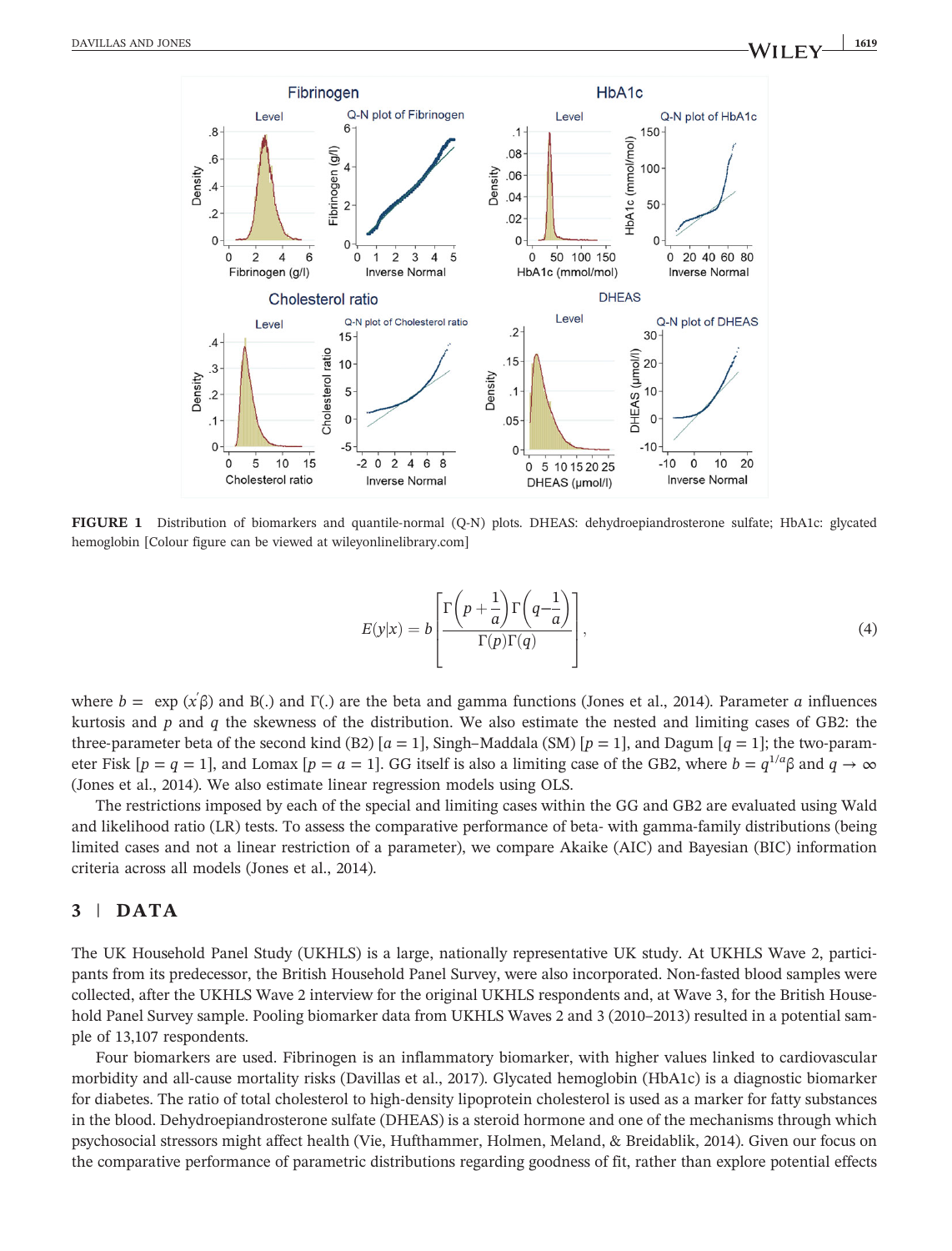#### TABLE 1 LR and Wald tests (p-values) for special cases of the GB2 and GG

|             | Fibrinogen |       | HbA1c     |       |           | Cholesterol ratio |           | <b>DHEAS</b> |  |
|-------------|------------|-------|-----------|-------|-----------|-------------------|-----------|--------------|--|
|             | <b>LR</b>  | Wald  | <b>LR</b> | Wald  | <b>LR</b> | <b>Wald</b>       | <b>LR</b> | Wald         |  |
| GB2 versus  |            |       |           |       |           |                   |           |              |  |
| B2          | 0.000      | 0.000 | 0.000     | 0.000 | 0.247     | 0.193             | 0.000     | 0.000        |  |
| <b>SM</b>   | 0.208      | 0.236 | 0.000     | 0.000 | 0.000     | 0.188             | 0.703     | 0.710        |  |
| Dagum       | 0.004      | 0.013 | 0.000     | 0.000 | 0.000     | 0.020             | 0.000     | 0.000        |  |
| Fisk        | 0.002      | 0.000 | 0.000     | 0.000 | 0.000     | 0.000             | 0.000     | 0.000        |  |
| Lomax       | 0.000      | 0.000 | 0.000     | 0.000 | 0.000     | 0.000             | 0.000     | 0.000        |  |
| GG versus   |            |       |           |       |           |                   |           |              |  |
| Gamma       | 0.000      | 0.024 | 0.000     | 0.000 | 0.000     | 0.000             | 0.000     | 0.000        |  |
| Lognormal   | 0.000      | 0.000 | 0.000     | 0.000 | 0.000     | 0.000             | 0.000     | 0.000        |  |
| Weibull     | 0.000      | 0.000 | 0.000     | 0.000 | 0.000     | 0.000             | 0.000     | 0.000        |  |
| Exponential | 0.000      | 0.000 | 0.000     | 0.000 | 0.000     | 0.000             | 0.000     | 0.000        |  |

Note. B2: beta of the second kind; DHEAS: dehydroepiandrosterone sulfate; LR: likelihood ratio; GB2: generalized beta of the second kind; GG: generalized gamma; HbA1c: glycated hemoglobin; SM: Singh-Maddala. For each biomarker, bold p-values highlight those models that we are not able to reject the null hypothesis of restrictions being valid, according to both the LR and Wald tests, compared to the GB2 or GG models.

TABLE 2 AIC and BIC for each model

|                 | Fibrinogen |            | <b>Hbalc</b> |            | Cholesterol ratio |            | <b>DHEAS</b> |            |
|-----------------|------------|------------|--------------|------------|-------------------|------------|--------------|------------|
|                 | <b>AIC</b> | <b>BIC</b> | <b>AIC</b>   | <b>BIC</b> | <b>AIC</b>        | <b>BIC</b> | <b>AIC</b>   | <b>BIC</b> |
| GB <sub>2</sub> | 20.866     | 20,948     | 72,138       | 72,219     | 39,175            | 39,257     | 53,800       | 53,889     |
| B <sub>2</sub>  | 21,221     | 21,296     | 76,134       | 76,371     | 39,173            | 39,249     | 53,897       | 53,979     |
| <b>SM</b>       | 20,865     | 20,939     | 72,329       | 72,404     | 39,432            | 39,506     | 53,798       | 53,880     |
| Dagum           | 20,872     | 20,947     | 72,927       | 73,001     | 39,315            | 39,390     | 53,855       | 53,937     |
| Fisk            | 20,883     | 20,950     | 73,563       | 73,629     | 39,482            | 39,549     | 54,149       | 54,223     |
| Lomax           | 51,843     | 51,910     | 112,182      | 112,249    | 59,542            | 59,624     | 61,959       | 62,040     |
| GG              | 21.204     | 21,278     | 74,986       | 75,060     | 39,180            | 39,270     | 53,927       | 54,016     |
| Lognormal       | 21,502     | 21,569     | 77,305       | 77,372     | 39,306            | 39,373     | 54,407       | 54,482     |
| Gamma           | 21,219     | 21,287     | 79,049       | 79,116     | 39,867            | 39,934     | 53,942       | 54,016     |
| Weibull         | 22,804     | 22,871     | 88,676       | 88,743     | 42,443            | 42,518     | 54,640       | 54,715     |
| Exponential     | 51,841     | 51,900     | 112,180      | 112,239    | 59,540            | 59,615     | 61,957       | 62,031     |
| <b>OLS</b>      | 21,500     | 21,558     | 84,119       | 84,178     | 42,875            | 42,950     | 58,371       | 58,446     |

Note. AIC: Akaike information criteria; BIC: Bayesian information criteria; B2: beta of the second kind; DHEAS: dehydroepiandrosterone sulfate; GB2: generalized beta of the second kind; GG: generalized gamma; HbA1c: glycated hemoglobin; OLS: ordinary least squares; SM: Singh–Maddala. For each biomarker, bold values highlight those models that exhibit the best performance according to AIC and BIC.

from covariates, a parsimonious set of covariates is used: polynomials of age (cubic or quartic depending on the biomarker used), gender, and their interactions to allow for flexible gender effects (Figure A1).<sup>1</sup>

## 4 | RESULTS

Figure 1 presents the distribution of biomarkers (descriptive statistics in Table A1). Fibrinogen has a symmetric distribution but with fat tails (Figure 1). HbA1c is much more skewed (skewness statistic of 4.2 compared with zero for normal data) with long right-hand tails and excess kurtosis (31.15 vs. 3 for normal data; Table A1). The cholesterol ratio and DHEAS also exhibit long right‐hand tails and high kurtosis.

Table 1 contains restriction tests for the nested and limiting cases within the GG and GB2. Across all biomarkers, we find no evidence in support of any of the special cases within the GG distribution. For fibrinogen, we are unable to reject the null hypothesis of the restriction being valid for the SM model. Our results for HbA1c do not support any of the nested distributions. For the cholesterol ratio, both the LR and Wald tests favor the B2 distribution. Although the Wald

<sup>&</sup>lt;sup>1</sup>The limited number of covariates may also alleviate concerns that, for less parsimonious specifications, the best specification for each model need to be compared rather than using the same covariates (Jones et al., 2014). However, the relative performance of our models (Table 2) remained the same in the case of no covariates.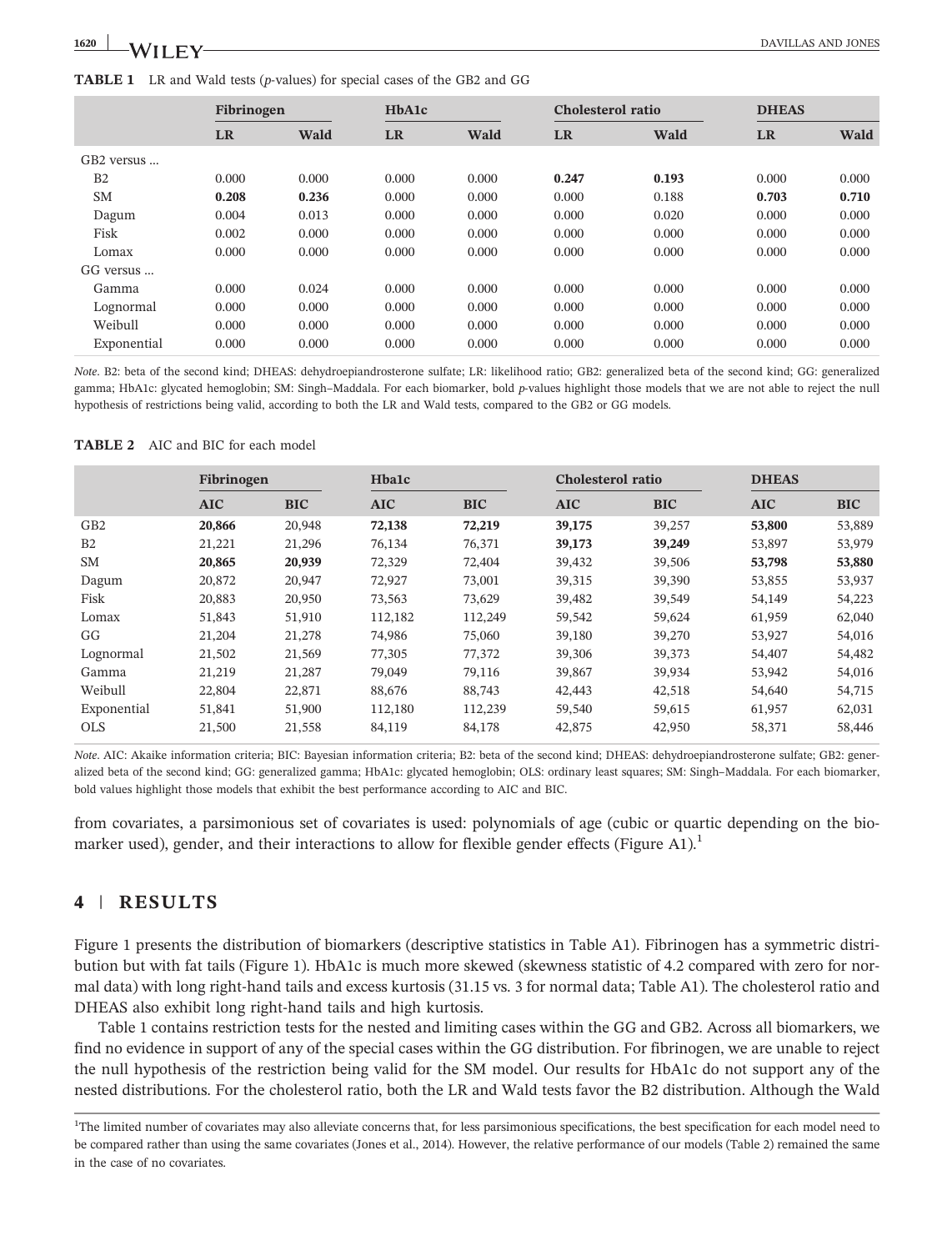

FIGURE 2 Actual versus fitted tail probabilities. DHEAS: dehydroepiandrosterone sulfate; HbA1c: glycated hemoglobin [Colour figure can be viewed at [wileyonlinelibrary.com](http://wileyonlinelibrary.com)]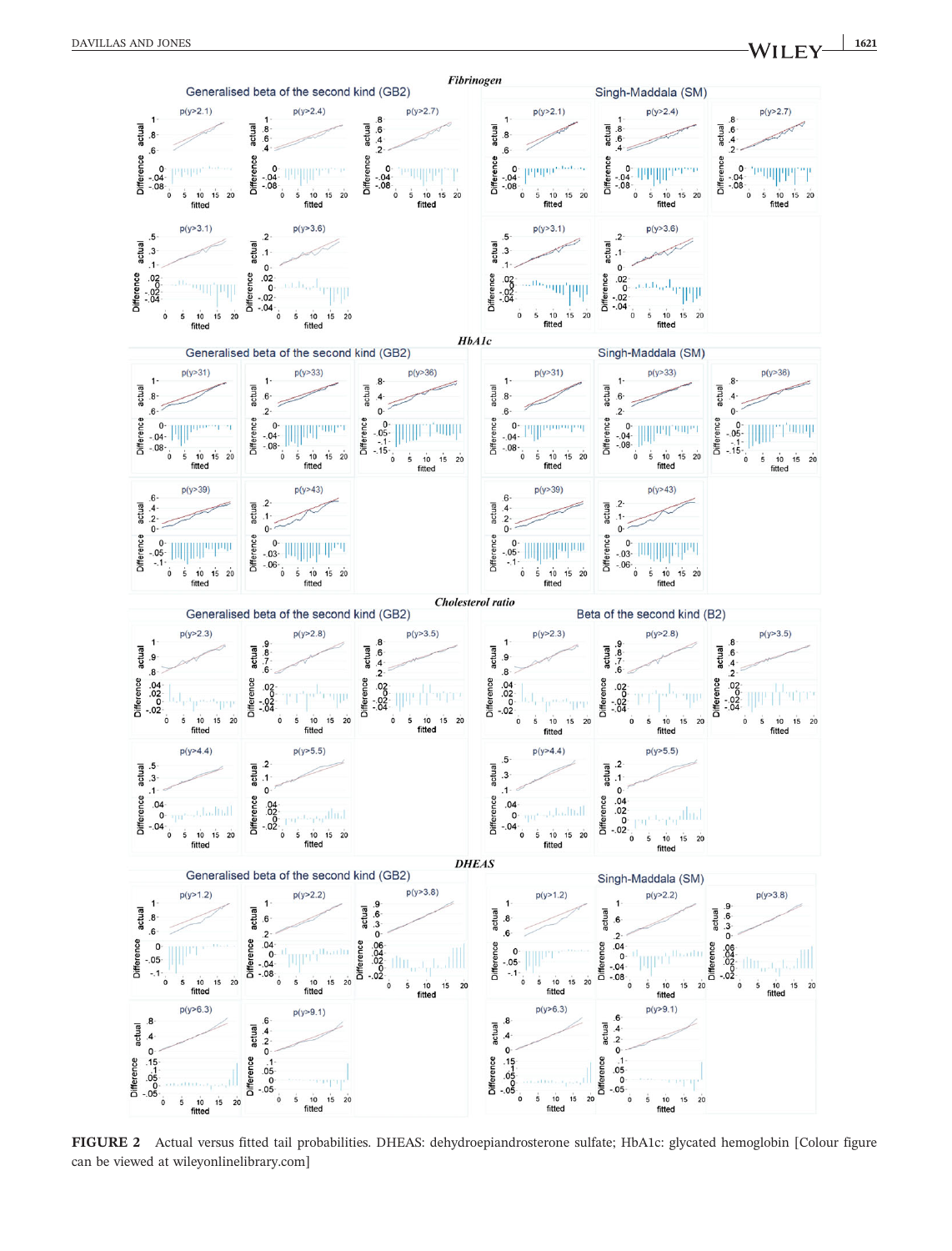test also fails to reject the null hypothesis for SM, this is not confirmed by the LR test; this disparity reflects the wide confidence intervals for GB2's p parameter (which include both 1, satisfying the SM restriction, and 0; Table A2). Our results for DHEAS favor the SM distribution.

Table 2 shows that AIC and BIC results are in accordance with the tests of Table 1. For all biomarkers, linear regressions estimated by OLS perform worse than each of the four- and three-parameter and most of the more parsimonious distributions. For fibrinogen, GB2 and SM perform best according to AIC and BIC criteria, with the latter showing the best performance. GB2 outperforms all the competing distributions regarding HbA1c. Although the B2 and SM distributions exhibit the best performance for the cholesterol ratio and DHEAS, GB2 is ranked the second best.

Figure 2 presents the conditional tail probabilities (at k equal to 10th, 25th, 50th, 75th, and 90th quantile) and spike plots of the actual‐fitted difference (bias) for the GB2 distribution, and its nested cases exerted the best performance for each biomarker (Table 2). Specifically, 20‐quantiles of the fitted values from these models are used to split the sample to calculate within-quantiles means of actual  $[P(y > k)]$  and predicted  $[P(y > k|X)]$  probabilities.

There are limited differences in the predictive ability of the more parsimonious distributions compared with GB2, confirming previous evidence that a flexible distribution is not a substitute for finding the correct distribution (Jones et al., 2014). GB2 performs reasonably well at predicting tail probabilities, although there are some disparities at the very high fibrinogen levels (90th quantile) and HbA1c above the pre-diabetes threshold (HbA1c  $\geq$  42).

## 5 | CONCLUSION

We illustrate the comparative performance of a set of more flexible parametric distributions: the GB2, GG, and their nested and limiting cases for a set of biomarkers. Although some of the three‐parameter distributions nested within the GB2 (mainly the B2 and SM) outperform the latter in most of the biomarkers considered, GB2 can be used as a guide for choosing among competing distributions; a potentially useful message for applied researchers given that different biomarkers follow different distributions. The linear models estimated by OLS are dominated by almost all the competitive models. GB2 performs well at predicting biomarkers' tail probabilities, although with some disparities at the very high levels of fibrinogen and HbA1c.

## CONFLICT OF INTEREST

None.

## ACKNOWLEDGEMENTS

Understanding Society is an initiative funded by the Economic and Social Research Council and various Government Departments, with scientific leadership by the Institute for Social and Economic Research, University of Essex, and survey delivery by NatCen Social Research and Kantar Public. The research data are distributed by the UK Data Service. We are grateful to the Economic and Social Research Council for financial support for this research via project "How can biomarkers and genetics improve our understanding of society and health?" (award ES/M008592/1). Andrew Jones acknowledges funding from the Leverhulme Trust Major Research Fellowship (MRF‐2016‐004). The funders, data creators, and UK Data Service have no responsibility for the contents of this paper.

## ORCID

Apostolos Davillas <http://orcid.org/0000-0002-6607-274X> Andrew M. Jones D <http://orcid.org/0000-0003-4114-1785>

## **REFERENCES**

Bago d'Uva, T., O'Donnell, O., & van Doorslaer, E. (2008). Differential health reporting by education level and its impact on the measurement of health inequalities among older Europeans. International Journal of Epidemiology, 37(6), 1375–1383.

Carrieri, V., & Jones, A. M. (2017). The income–health relationship 'beyond the mean': New evidence from biomarkers. Health Economics, 26(7), 937–956.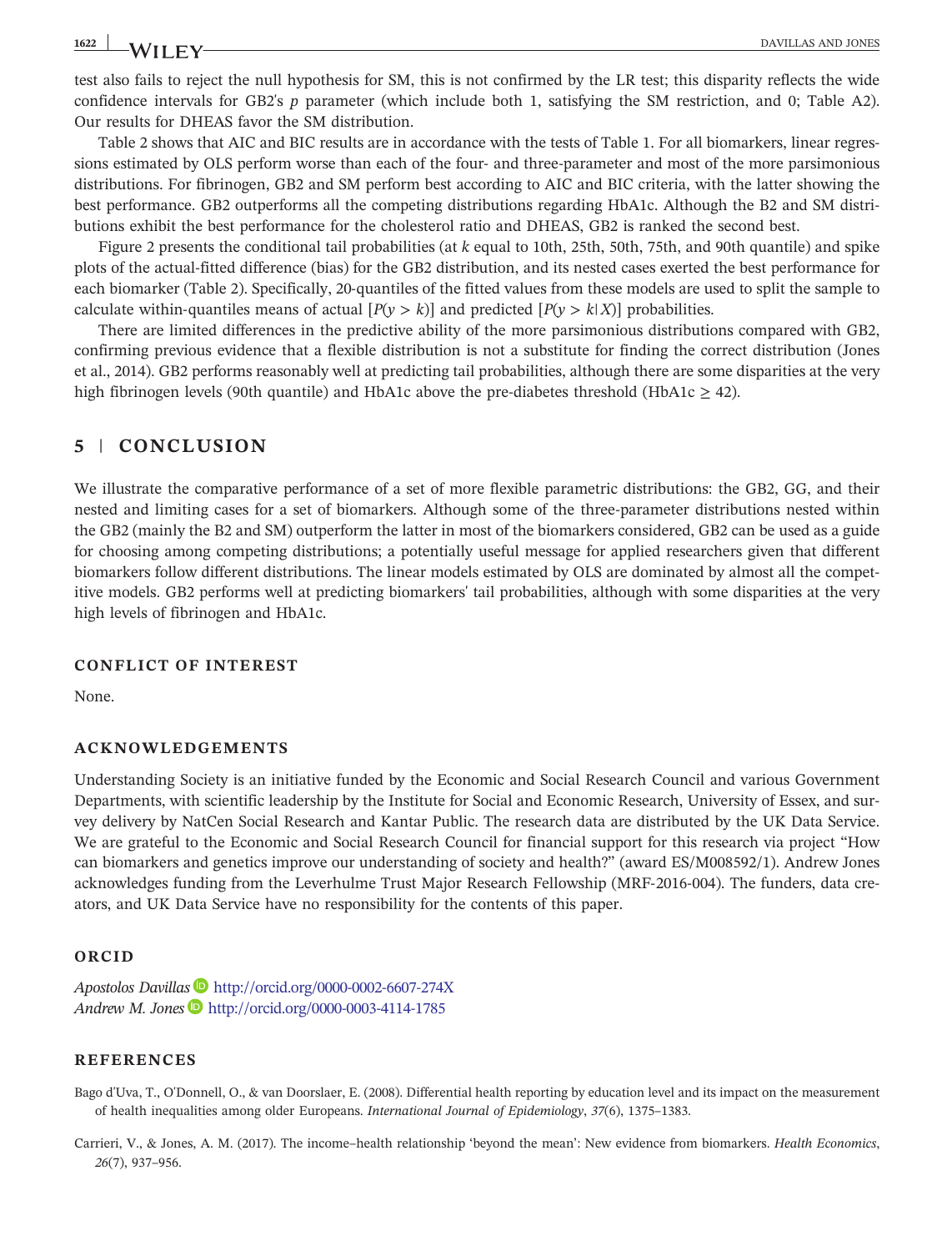Davillas, A., Benzeval, M., & Kumari, M. (2017). Socio-economic inequalities in CRP and fibrinogen across the adult age span. Scientific Reports, 7(1), 2641.

Jones, A. M. (2017). Data visualization and health econometrics. Foundations and Trends in Econometrics, 9, 1–78.

- Jones, A. M., Lomas, J., & Rice, N. (2014). Applying beta-type size distributions to healthcare cost regressions. Journal of Applied Econometrics, 29, 649–670.
- Jürges, H., Kruk, E., & Reinhold, S. (2013). The effect of compulsory schooling on health‐evidence from biomarkers. Journal of Population Economics, 26(2), 645–672.
- Manning, W. G., Basu, A., & Mullahy, J. (2005). Generalized modeling approaches to risk adjustment of skewed outcomes data. Journal of Health Economics, 24(3), 465–488.
- Vie, T., Hufthammer, K. O., Holmen, T. L., Meland, E., & Breidablik, H. J. (2014). Is self‐rated health a stable and predictive factor for allostatic load in early adulthood? Findings from the Nord Trøndelag Health Study. Social Science & Medicine, 117, 1-9.

How to cite this article: Davillas A, Jones AM. Parametric models for biomarkers based on flexible size distributions. Health Economics. 2018;27:1617–1624. <https://doi.org/10.1002/hec.3787>

#### APPENDIX



FIGURE A1 Quantile–quantile plots of the biomarkers by gender [Colour figure can be viewed at [wileyonlinelibrary.com\]](http://wileyonlinelibrary.com)

| <b>Biomarker</b>       | <b>Mean</b> | Median | <b>Standard deviation</b> | <b>Skewness</b> | <b>Kurtosis</b> | Minimum | <b>Maximum</b> | Sample size |
|------------------------|-------------|--------|---------------------------|-----------------|-----------------|---------|----------------|-------------|
| Fibrinogen $(g/L)$     | 2.79        | 2.70   | 0.59                      | 0.47            | 3.82            | 0.40    | 5.50           | 12.811      |
| HbA1c (mmol/mol)       | 37.25       | 36.00  | 8.19                      | 4.17            | 31.15           | 12      | 133.0          | 12,153      |
| Cholesterol ratio      | 3.74        | 3.46   | l .36                     | 1.42            | 6.43            | 1.16    | 13.67          | 12.865      |
| $DHEAS$ ( $\mu$ mol/L) | 4.62        | 3.80   | 3.24                      | 1.29            | 5.11            | 0.20    | 25.30          | 12.809      |

TABLE A1 Descriptive statistics

Note. DHEAS: dehydroepiandrosterone sulfate; HbA1c: glycated hemoglobin.